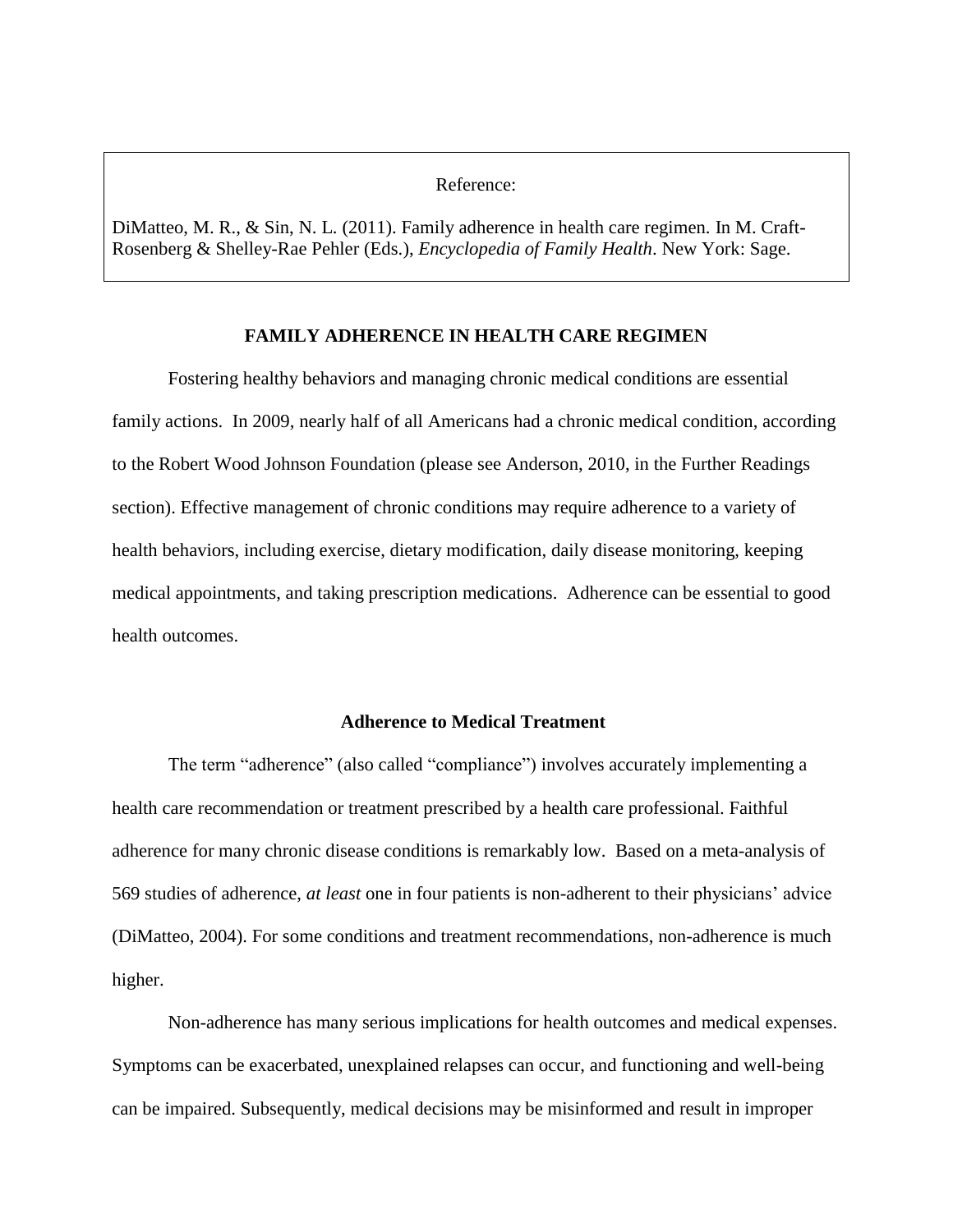changes to the medical treatment or unnecessary tests. For example, a physician who is unaware of patient non-adherence may increase or change medication in light of an ineffective clinical response, not realizing that the initial dosing was never followed. Non-adherence contributes to an increase in emergency room visits, a greater risk of hospitalization, and higher medical costs (Sokol et al., 2005). The New England Healthcare Institute estimates the yearly cost of drugrelated problems, including non-adherence to medications, to be approximately \$290 billion in the United States.

The likelihood of adhering to a health care regimen varies based on a number of factors, according to the DiMatteo (2004) meta-analysis. For instance, the average rate of adherence ranges from 65% for sleep disorders to over 88% for HIV. Age is also associated with adherence: the average adherence rate for adults is higher than for children (77% vs. 71%). Furthermore, people are more likely to adhere to medication regimens than to regimens that require health behavior changes (such as diet, exercise, glucose monitoring, and physical therapy).

Families can help, or hinder, the achievement of its members' health behaviors and adherence to treatment. This entry discusses the social and psychological factors in families that can affect an individual's adherence to medical recommendations. Here, "family" is defined as a household unit that includes parents or guardians, adult and pediatric children, relatives, and other individuals living in the home. A family shares norms, habits, and experiences that can influence and shape the health of its members.

# **Family Psychosocial Factors Affecting Adherence**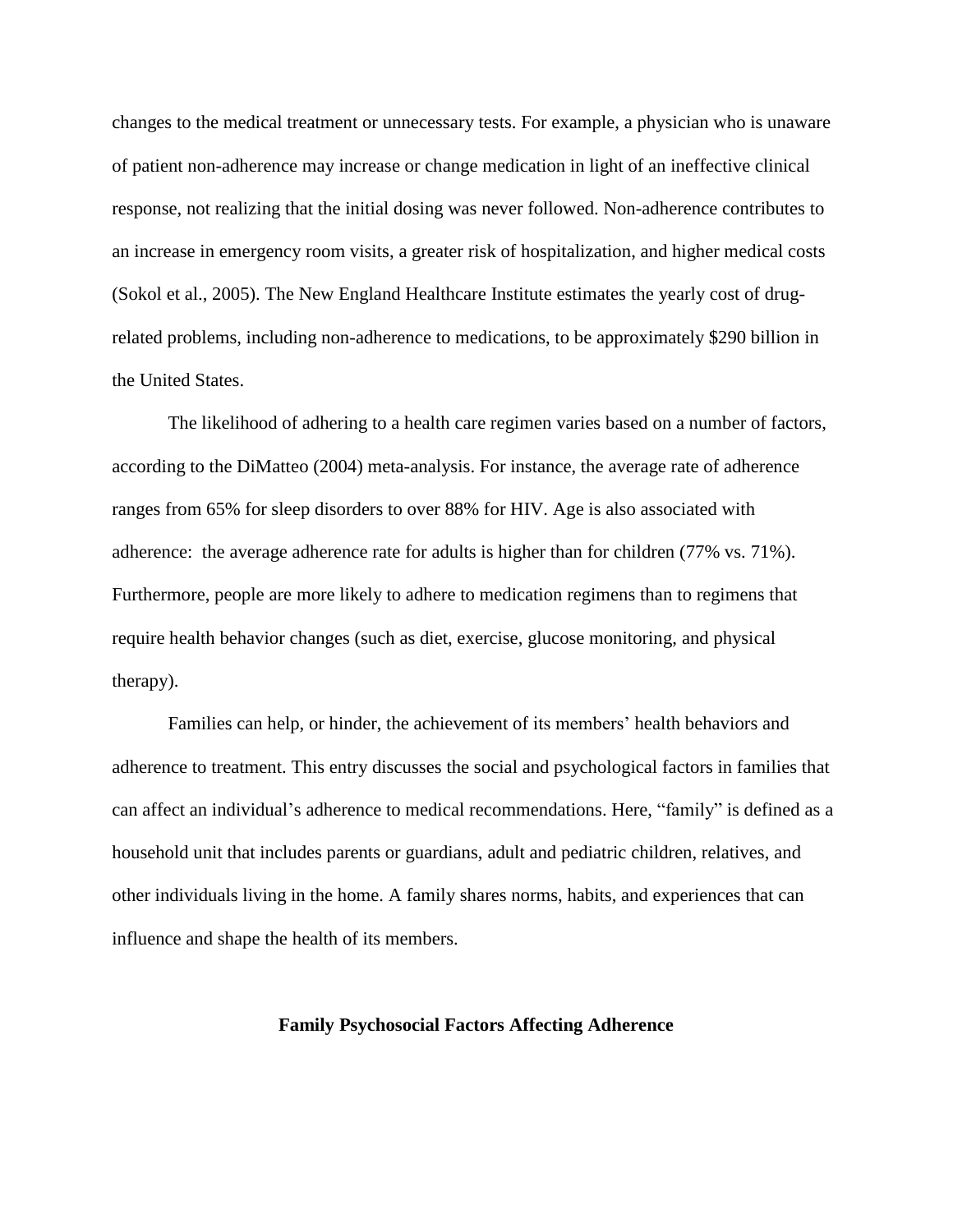Adhering to a medical regimen is rarely an individual matter. Family members are often required to communicate with medical professionals, understand and accept treatments, monitor health status, and perform essential activities to implement a prescribed regimen. When children experience acute or chronic illnesses, their parents, siblings, and extended family members frequently assume significant responsibility for their care. As individuals enter adolescence, complex developmental challenges affect adherence. Among adults, family responsibilities, pressures, and interpersonal dynamics can either support health-promoting efforts or provide numerous opportunities for intentional and unintentional non-adherence.

# **Family Dynamics**

Managing an illness can be psychologically and physically demanding. Thus, positive family interactions and supportive family attitudes are conducive to adherence. Patients in cohesive families (i.e., warm, accepting, and emotionally healthy) are more likely to be adherent; those in conflict-ridden families with negative emotional interactions tend to be less adherent. In pediatric diabetes, for example, high stress contributes to poor glycemic control both directly, by affecting metabolic functioning, and indirectly, by leading to poor adherence and ineffective regimen management.

Family size can affect adherence. For adults, being married or living with others promotes adherence, perhaps due to the support, reminders, and accountability from a household member. Larger households, however, place greater demands on parents; they are often required to balance limited energy, resources, and time between an ill child and those who are well. Research suggests that the more people living in a household, the lower a child's adherence.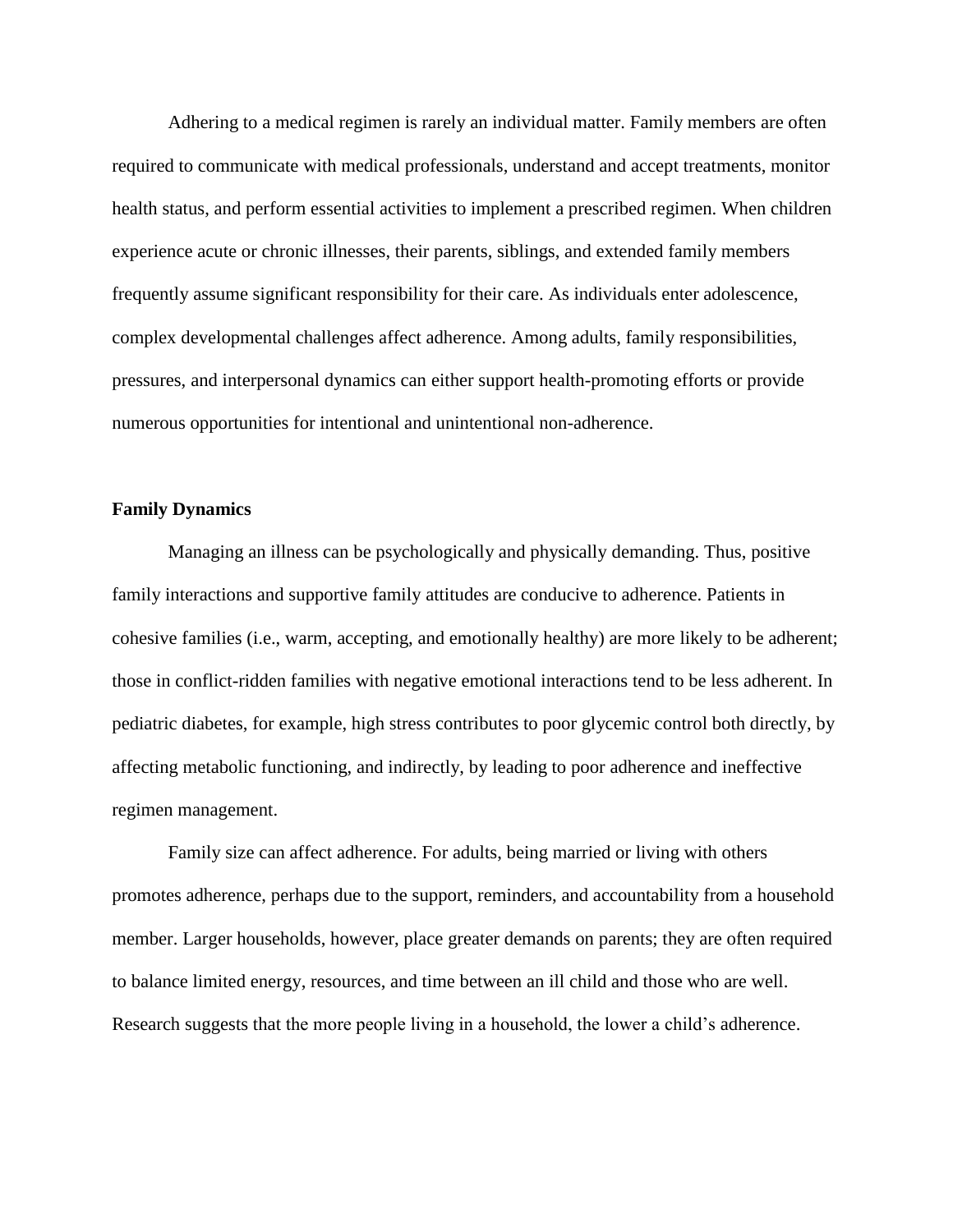Moreover, the attitudes and behaviors of siblings may have a profound impact on a chronically ill child's treatment adherence.

## **Social Support**

Support from family and friends can promote adherence in all age groups by enhancing the health care recipient's optimism and self-esteem, ameliorating depression, and reducing stress. Although emotional support is important for adherence, practical social support—such as reminders about medical appointments and assistance with the regimen itself—has a slightly stronger impact. Family members are more likely to provide practical support to health care consumers, whereas peers tend to provide emotional support and companionship. Overprotective families may socially isolate the patient and thus inadvertently contribute to poor adherence; companionship from peers can protect against social isolation.

#### **Perceived Severity**

Parents' perceptions of the severity of their children's conditions affect their willingness and ability to adhere to required care, according to DiMatteo, Haskard, and Williams (2007). For less serious conditions (e.g., sore throat, middle ear infection), parents are more adherent when they believe their children are in poorer health. Conversely, for more serious diseases (e.g., cancer, end stage renal disease, diabetes), children judged by their parents to be in poorer health have *worse* adherence. When a child is severely ill with a serious disease, parents may be less adherent due to denial, doubts about treatment efficacy, or a desire to protect the child from uncomfortable medical interventions. Adult health care recipients show a similar pattern: among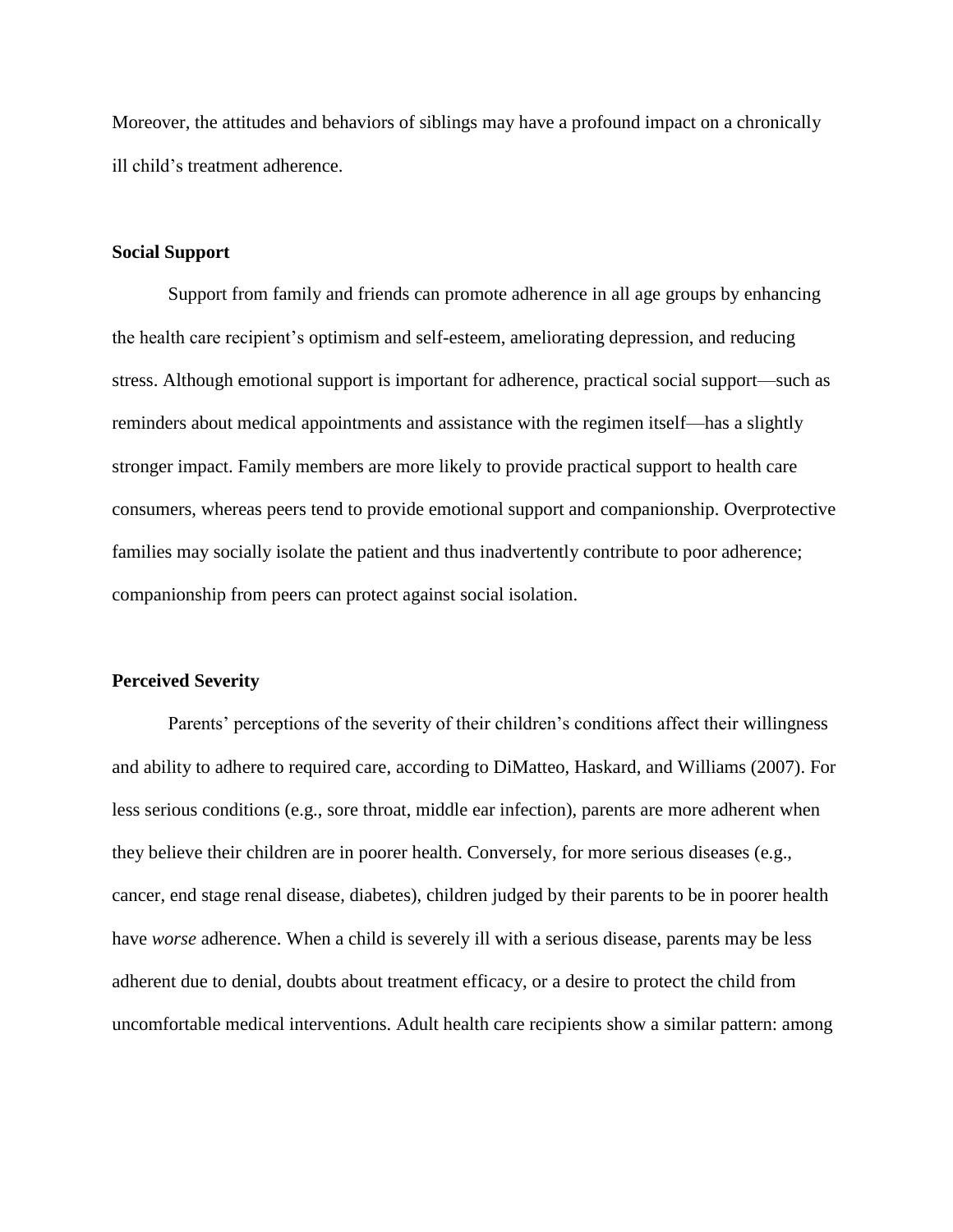those diagnosed with more serious diseases, individuals in poorer health are less adherent than those in better health.

## **Parental and Child Beliefs**

Parents' beliefs about their children's medical conditions and treatments are vital to adherence. For many chronic illnesses, mothers and children who perceive relatively greater benefits and fewer barriers to treatment are more adherent. Parents and adolescents who have high perceived self-efficacy (i.e., believe they are capable of completing the regimen tasks) are more adherent than those with low self-efficacy. However, parents of a sick child are less likely to be adherent if they do not agree on the treatment strategy or if their beliefs are not congruent with those of the physician. Parents are less adherent when they question the diagnosis, when they are unfamiliar with the physician, or when they distrust the physician. Furthermore, some parents believe that their child will "outgrow" a chronic illness (such as asthma) and may stop adhering when the child is asymptomatic.

# **Communication with Health Professionals**

Effective communication between health professionals and care recipients (and caregivers) involves sharing information, asking and answering questions, collaborative decision-making, shared treatment planning, empathy, and understanding. Effective interactions and communication with their child's physician lead parents to be more adherent to their child's treatment. Psychosocial concerns associated with health (such as family norms and attitudes that conflict with the prescribed regimen) are essential to raise in the medical visit. Although many parents believe that such discussion with their child's physician is important, they are often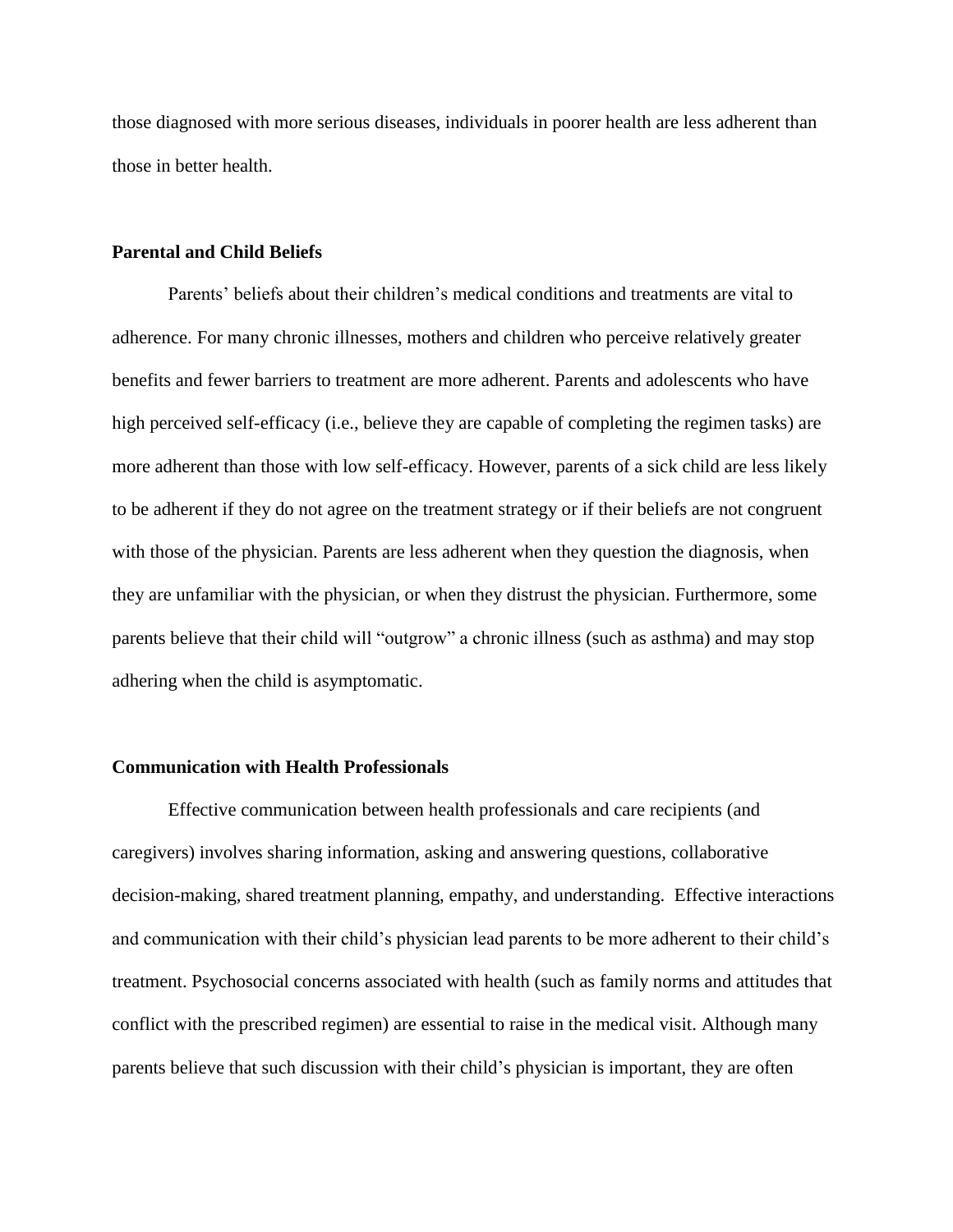reluctant to raise these concerns. Observations of the family's situation and frank discussion of psychosocial issues are essential to meeting their needs for support and care.

Decades of research show that interactions between physicians (and other health professionals) and their adult patients are generally not effective enough to promote adequate adherence. Physicians often fail to provide sufficient medical information and tend to be vague in their instructions and recommendations. Many adults leave their physicians' offices without understanding the regimen and its purpose well enough to be adherent.

#### **Age-Specific Adherence Problems**

# **Adolescents**

Compared to younger pediatric patients, adolescents are at a greater risk of nonadherence. An adolescent may not have yet developed the expected skills and maturity to assume responsibility for managing a chronic illness. Parents and health professionals must carefully evaluate an adolescent's competence because premature transition of regimen responsibilities from parent to child can lead to non-adherence. Adolescents are also more likely than younger children to test the boundaries of their health and to be skeptical of the long-term benefits of treatment that is unpleasant in the short-term. Some may refuse to take medication in front of peers and abandon treatments that threaten their ability to "fit in." Adolescents facing multiple risk factors may be particularly vulnerable to non-adherence. For example, adolescents with end stage renal disease who were non-adherent to immunosuppressive treatment tended to be depressed, lacked social support, had low self-esteem, and had difficulty communicating to family members and medical professionals.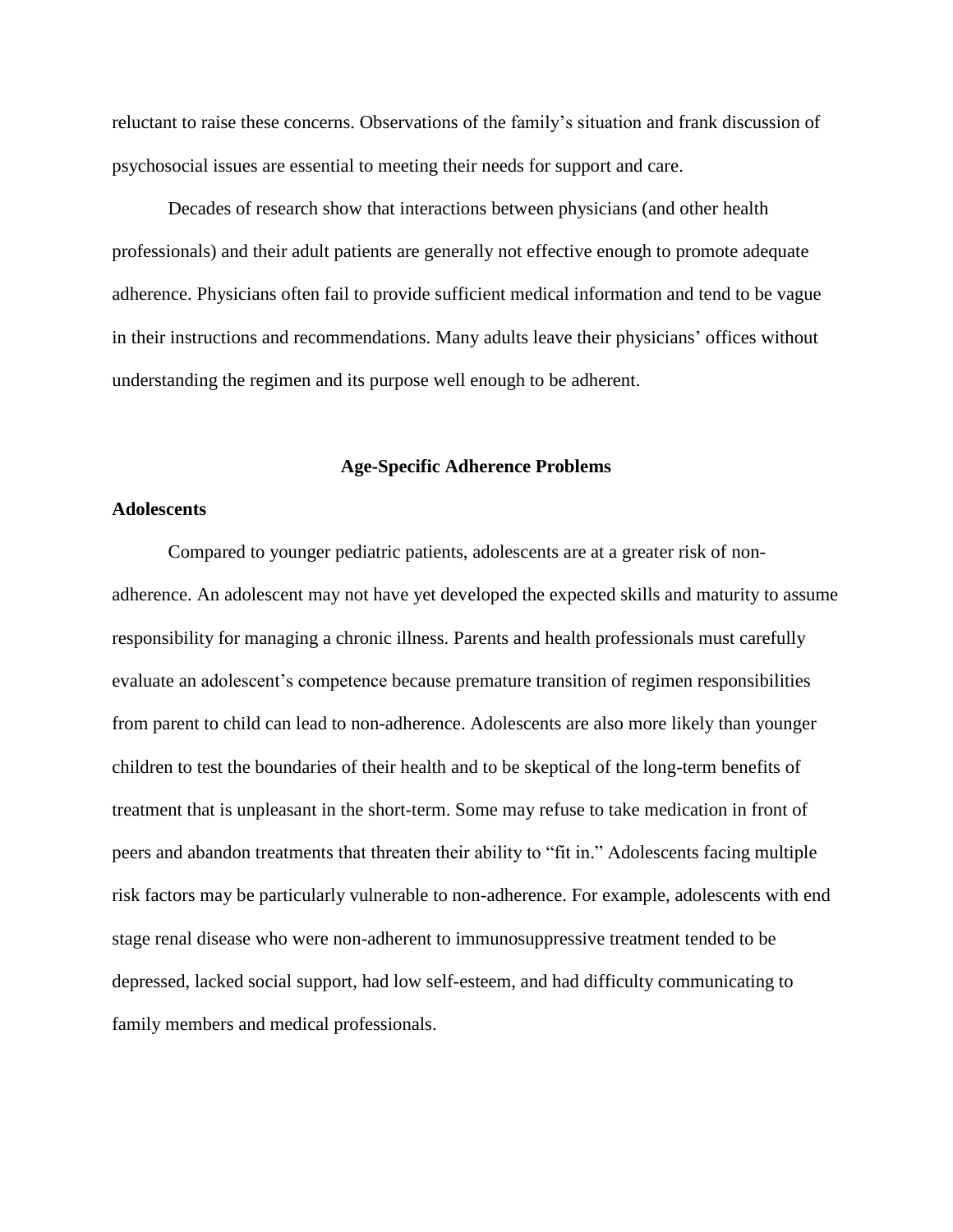## **Older Adults**

Older adults face special challenges that affect their willingness and ability to adhere to medical recommendations. Older adults are more likely than younger adults to be socially isolated, limited in mobility, lacking adequate financial resources, and struggling with sensory and cognitive impairments (e.g., poor hearing, eyesight, memory) that affect adherence. Mental health problems, particularly depression, are also more prevalent among older adults. Research indicates that the pessimism, social isolation, and cognitive deficits that accompany depression can contribute significantly to poor adherence.

Physicians communicate differently to older people than to younger ones. They give older patients relatively less information, less choice in their care, and less guidance about the procedures of the physical examination. Due to time limitations or the constraints of the physician-patient interaction, older patients fail to discuss as many as half of their medical and psychosocial symptoms. Some older individuals rely on caregivers and family members to help with their medical visits and treatment regimens, but the presence of a third person (such as a spouse, adult child, friend, or hired caregiver) can dramatically alter the dynamics of the medical visit. When a companion is present in the examination room, older patients raise fewer topics, are less responsive on the topics they do raise, are less expressive and assertive, and are less likely to engage in joint decision-making. Physicians tend to speak to the third person, excluding the health care recipient from the conversation. Under some circumstances, a companion can facilitate the medical interaction, such as by asking the individual questions, prompting the individual to speak, and encouraging the individual to be active in medical decision-making.

#### **Recommendations**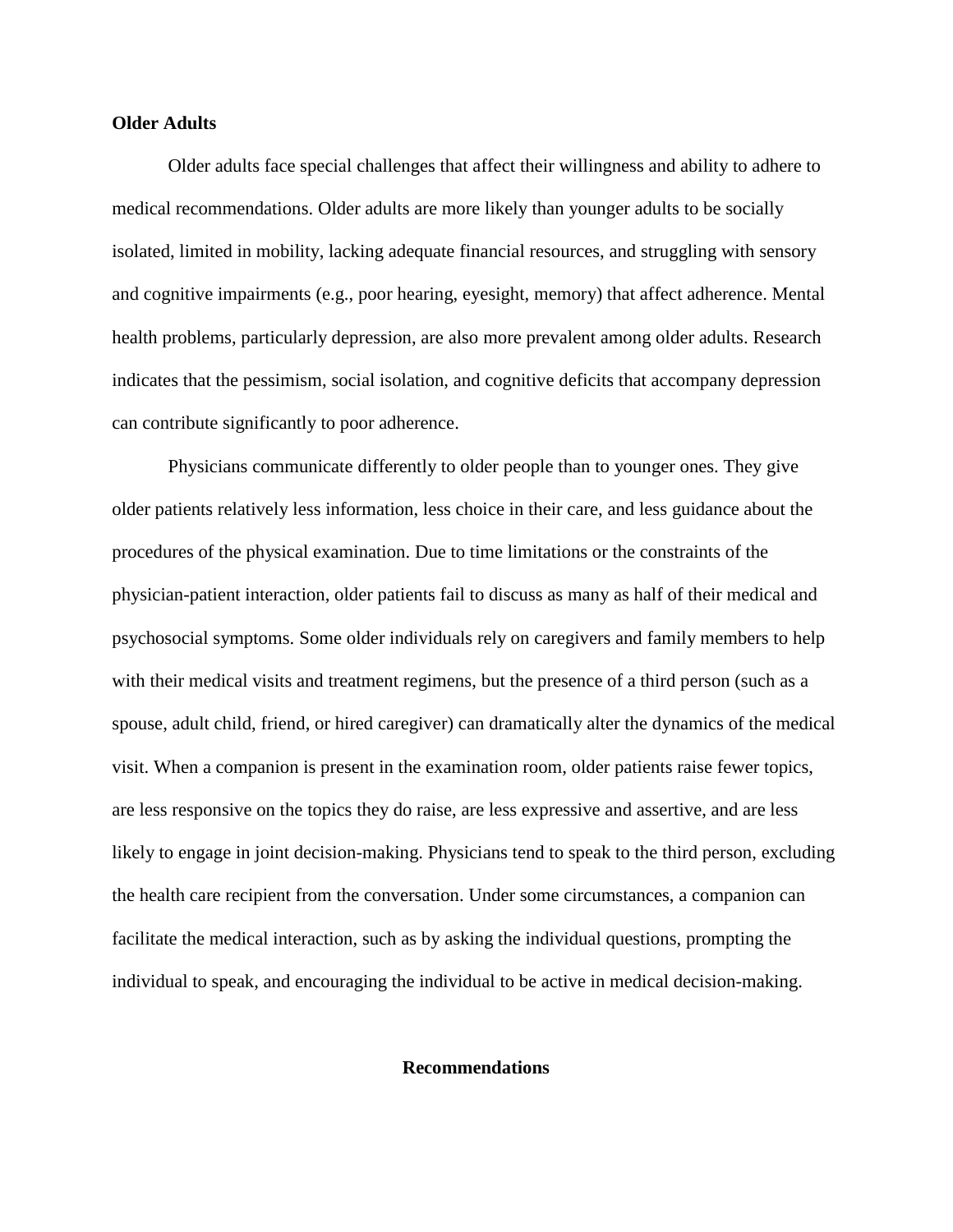Families can exert a powerful influence on a person's health behaviors, treatment adherence, and chronic disease management. The process of medical care should take into account each patient's family context when providing information to patients. Treatment recommendations and their purpose should be clearly understood, and participation of relevant family members in medical decisions should be encouraged. The concerns of family members should be addressed, including fears, beliefs about the treatment, and family norms and attitudes about the disease and the treatment regimen. Providers should address patient/caregiver commitment (such as by asking, "How will you take your medication?") and ask how the family is managing the chronic illness of its member. Input from chronically ill children and their well siblings can be very important to care, and adolescents should be assisted in their transition to independent care of their illnesses. Adults' challenges in coping with the added responsibilities of chronic illness in the family should be assessed, and providers should listen carefully for signs of family stress and conflict. Potential depression in family members should be assessed and treated, and guidance in obtaining resources for coping (such as community support groups) should be offered. Attention should be paid to the experience of potentially vulnerable older health care recipients.

#### **Conclusion**

An individual's health outcomes are strongly influenced by his or her family context. Families can have a powerful effect on the management of chronic illness by influencing a person's commitment, motivation, and ability to follow recommended medical treatments. To ensure optimal health behavior and adherence to medical regimens, health professionals should be aware of and address issues of concern for patients and their families.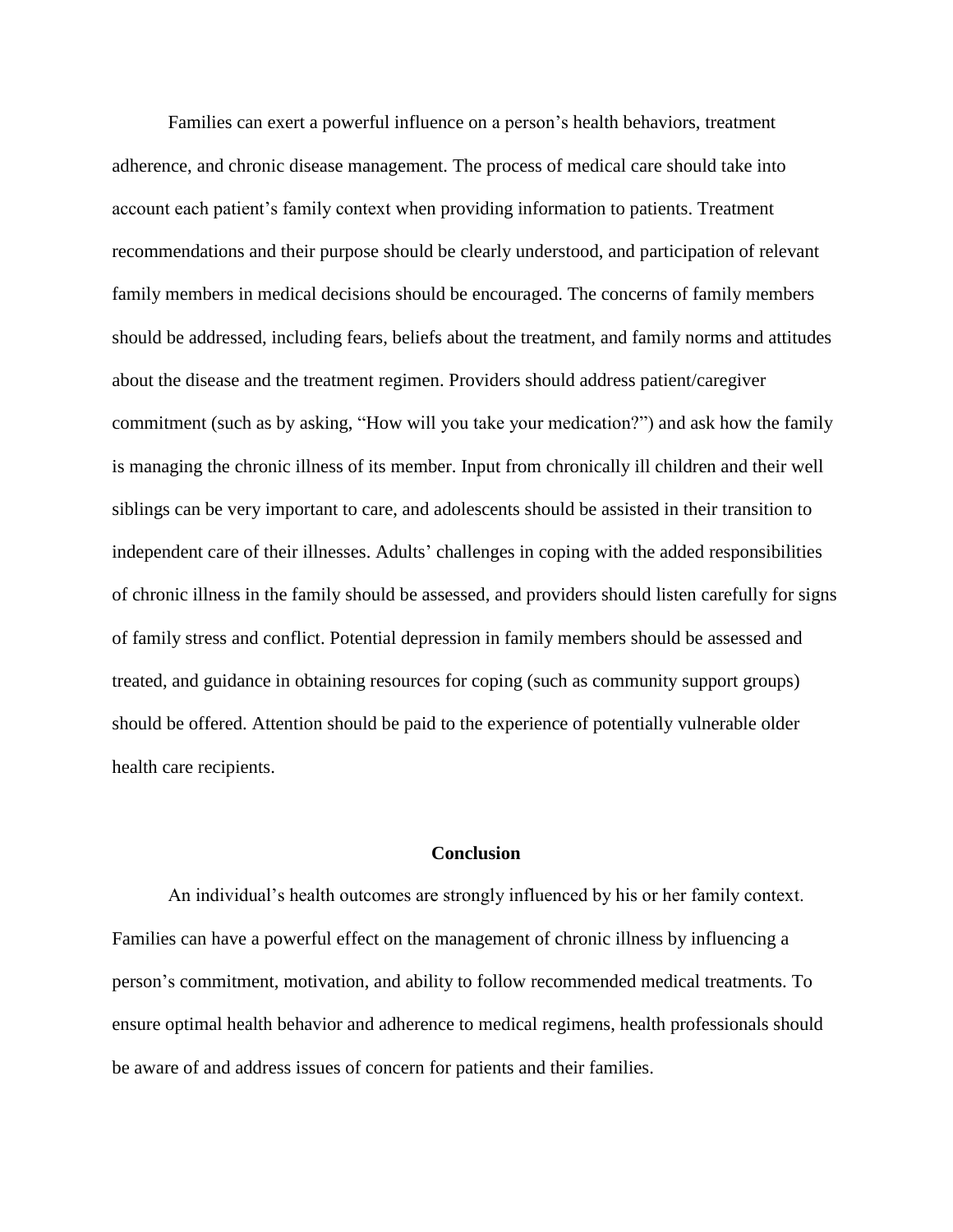# *M. Robin DiMatteo*

*Nancy L. Sin*

*See Also* Chronic Illness and Family Management Style; Communication in Families Related to Health and Illness; Family Attitudes Toward Health; Family-Centered Care; Role of Families in Health Promotion

#### **Further Readings**

- Anderson, G. (2010, February). *Chronic care: Making the case for ongoing care*. Robert Wood Johnson Foundation. Available online at http://www.rwjf.org/pr/product.jsp?id=50968
- DiMatteo, M. R. (2004). Variations in patients' adherence to medical recommendations: A quantitative review of 50 years of research. *Medical Care, 42*, 200-209.
- DiMatteo, M. R., Haskard, K. B., & Williams, S. L. (2007). Health beliefs, disease severity, and patient adherence: A meta-analysis. *Medical Care, 45*, 521-528.
- DiMatteo, M. R., & Martin, L. R. (2002). *Health psychology*. Boston: Allyn and Bacon.
- Drotar, D. (Ed.). (2000). *Promoting adherence to medical treatment in childhood chronic illness: Concepts, methods, and interventions*. Mahwah, NJ: Lawrence Erlbaum Associates.
- Johnson, S. B., Perry, N. W., & Rozensky, R. (Eds). (2002). *Handbook of clinical health psychology, Volume I: Medical disorders and behavioral applications.* Washington, DC: APA Press.